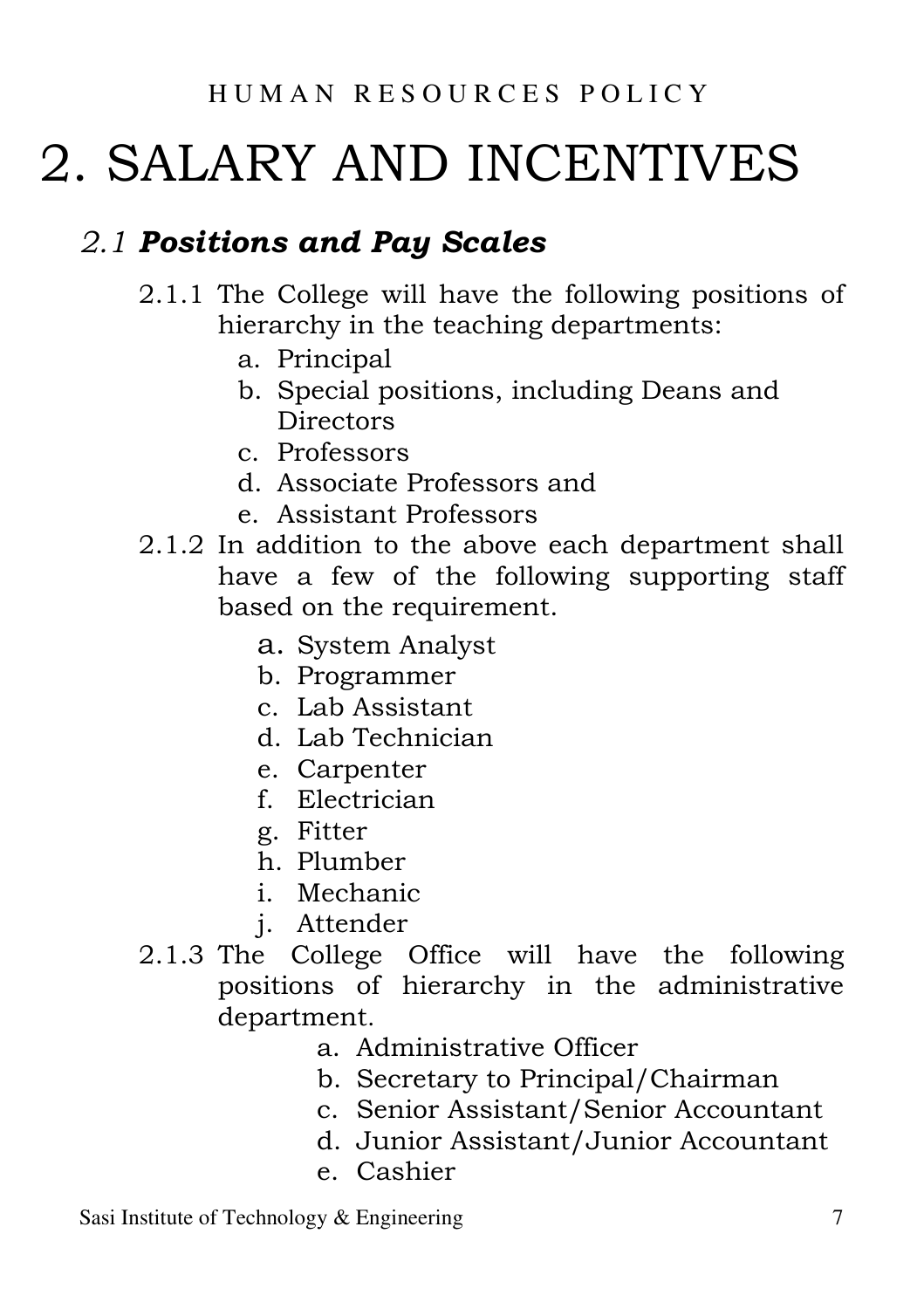#### HUMAN RESOURCES POLICY

- f. Record Assistant
- g. Receptionist
- h. Warden
- i. Caretaker
- j. Nurse
- k. Maintenance staff
- l. Attenders
- 2.1.4 The Scale of pay for various teaching positions will be as follows:

| Professor           | Rs.37,400-67,000<br>starting at 43,000 |
|---------------------|----------------------------------------|
| Associate Professor | Rs.37,000-67,000                       |
| Assistant Professor | Rs.15,600-39,100                       |

Additional Qualifications and Previous Experience carry the following monetary benefits

a. Ph.D. (Engg.) Rs.10,000

b. Ph.D. (ASH) Rs.5,000

- c. Previous Experience Rs.2,000 /1,500 per year of experience depending upon the institution where she/he worked.
- 2.1.5 Scales of Pay for non teaching positions shall be as follows:

| Administrative Officer                                        | Rs. $10,285 - 24,200$ |
|---------------------------------------------------------------|-----------------------|
| Sr. Accountant /<br>Secretary/Sr. Assistant<br>/Lab Assistant | $Rs. 6,195 - 14,175$  |
| Jr. Accountant/<br>Jr. Assistant/Store keeper                 | $Rs. 4,825 - 10,845$  |
| Cashier                                                       | $Rs. 4,370 - 9,775$   |
| Record Asst/Electrician/<br>Receptionist                      | Rs. $4,260 - 9,520$   |
| Mechanic/Plumber/<br>Carpenter/Fitter                         | Rs. 4,050 - 9,050     |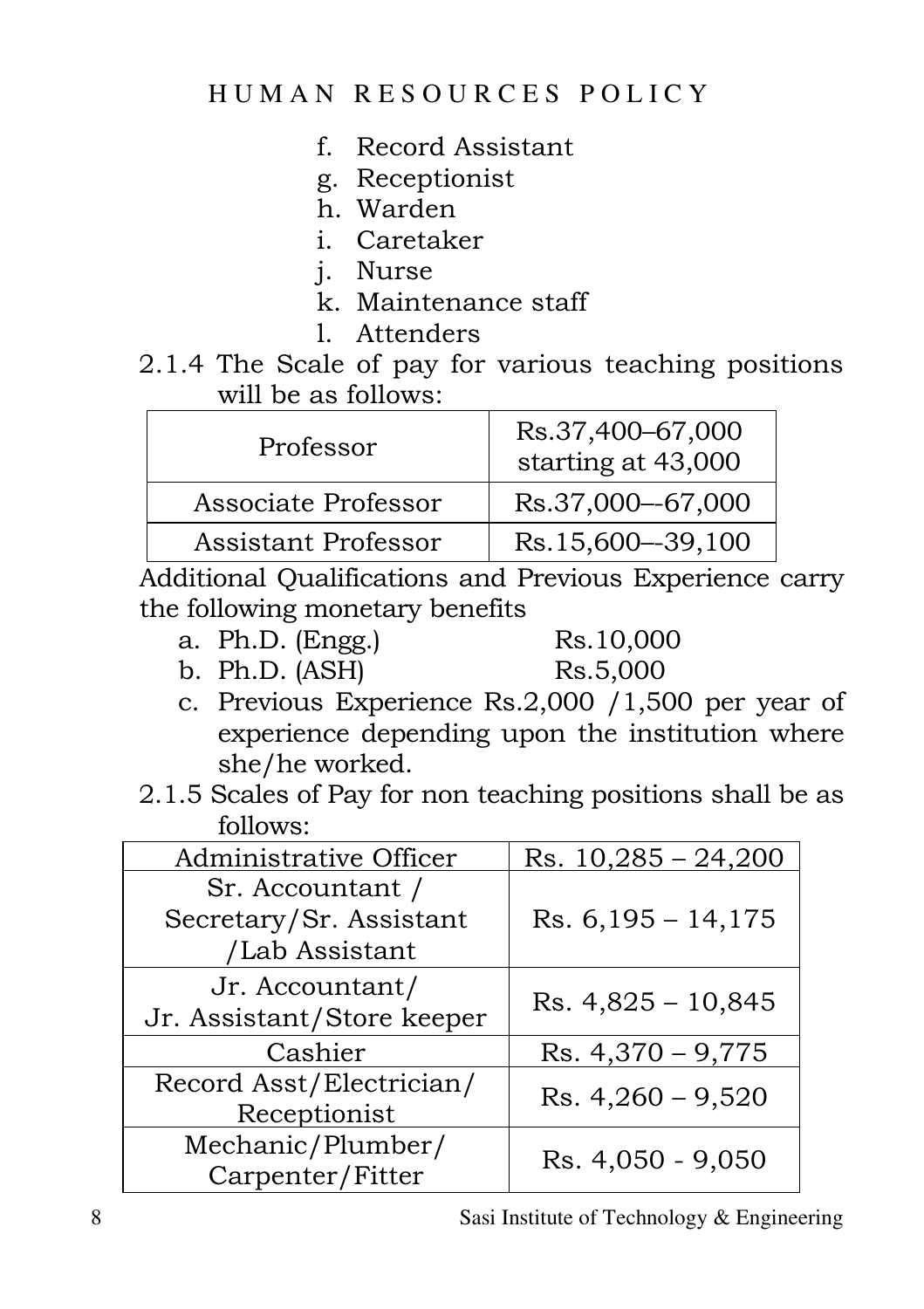Driver HV Rs.  $5,200 - 11,755$ Driver LV Rs. 4,595 – 10,285

Nurse/ Office Assistant  $\vert$  Rs. 3,850 – 8,600 House Keeper / Sweeper | Rs.  $3,850 - 8,600$ Scavenger/Bus Cleaner  $\vert$  Rs. 3,850 - 8,600

HUMAN RESOURCES POLICY

In addition, staff can be given additional benefits of Rs.250/500/1,000 for his/her additional skills or Master Degree. Previous experiences carry Rs.500 per year of experience. Lab assistants get Rs.750 or Rs.1,000 based on their diploma or ITI qualification.

# 2.2 Dearness Allowance, HRA and incentives

- 2.2.1 In addition to the Basic and Academic Grade Pay, a monthly dearness allowance and house rent allowance shall be paid to teaching staff.
- 2.2.2 In addition to the Basic, a monthly dearness allowance and house rent allowance shall be paid to Non-teaching staff
- 2.2.3 Management can also decide other allowances for Principal, Professors and Special posts.

### 2.3 Yearly Increments

- 2.3.1 Staff Members are eligible to the increments prescribed at the end of 12 months service in the Institution. The Increments will be affected at the beginning of every academic year, i.e. in the month of June.
- 2.3.2 Additional Increments / honorarium / monetary benefits shall be given to staff members based on their contributions and results achieved in the University Examinations, at the discretion of the Management.

Sasi Institute of Technology & Engineering 9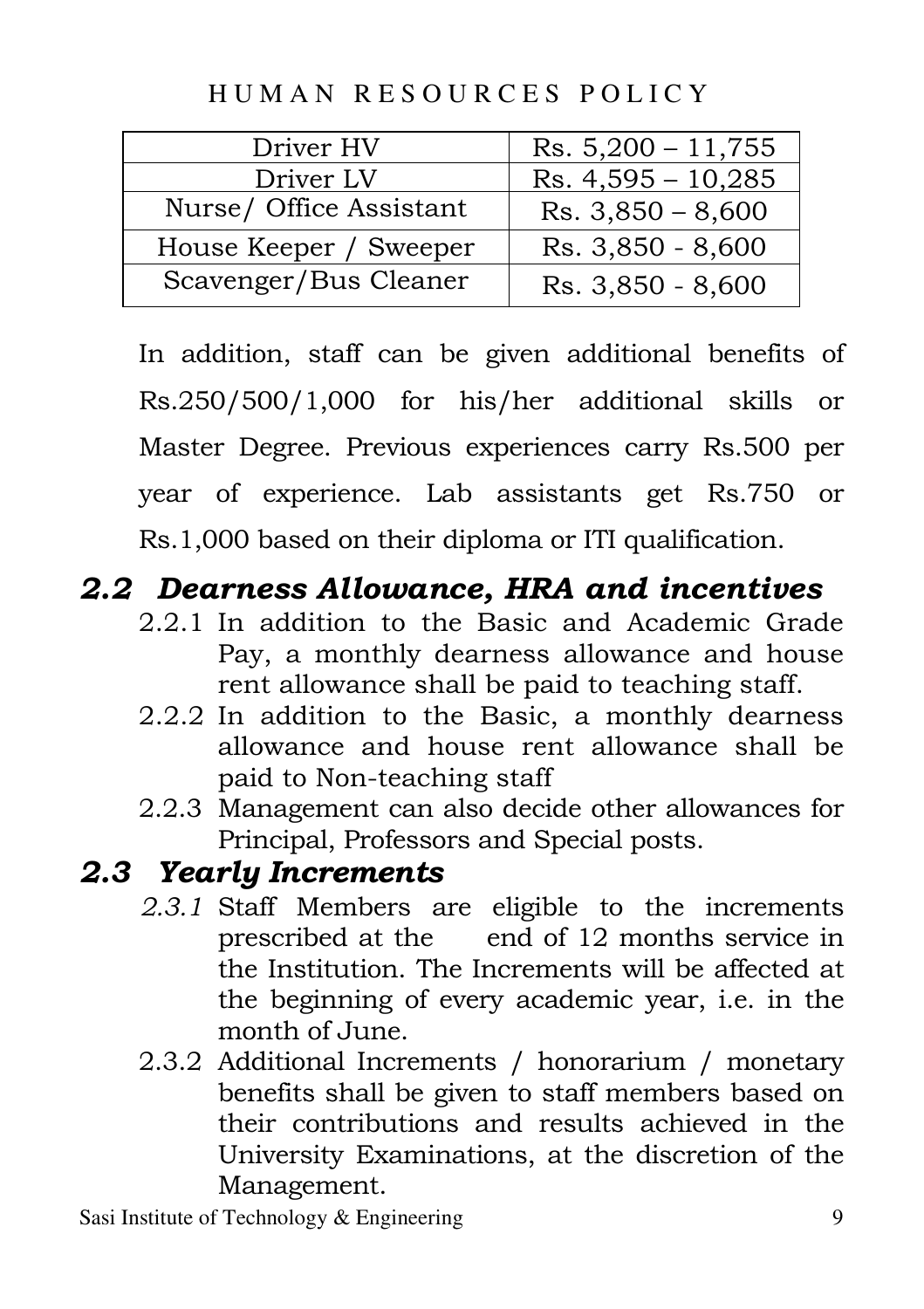# 2.4 Incentives & Rewards

Staff Members are eligible for the following incentives and rewards, based on their performance, contribution and years of service at the Institution.

- a. For producing 100% results in a theory paper: Rs.1,000/- Cash Award.
- b. Department-wise, yearly, **BEST TEACHER** AWARD: Rs. 2,000/- Cash Award and it is applicable to the faculty who completes one year of service in this Institute.
- c. Professional Society Life Membership Fee will be paid by the Management for Faculty members with minimum three years of service in the Institution (Maximum one professional society per staff member).
- d. Paper publication in National Conferences 50% TA, 100% Registration Fee, On Duty and Rs 500/- Cash Reward.
- e. Paper publication in International Conferences 100% TA, 100% Registration Fee, On Duty and Rs.1,000/- Cash Reward.
- f. For guiding a student paper that is adjudged as BEST PAPER/POSTER (First Prize: Rs.200/-, Second Prize: Rs.150/- and Third Prize: Rs.100/-)
- g. Faculty members taking up Part-time PhD 100%Fees, 100% Salary against 5 Years Service Agreement on completion of degree.
- h. Supporting Staff Members are offered free computer training. In addition, they can avail reimbursement of fees and on-duties towards higher education against service agreements.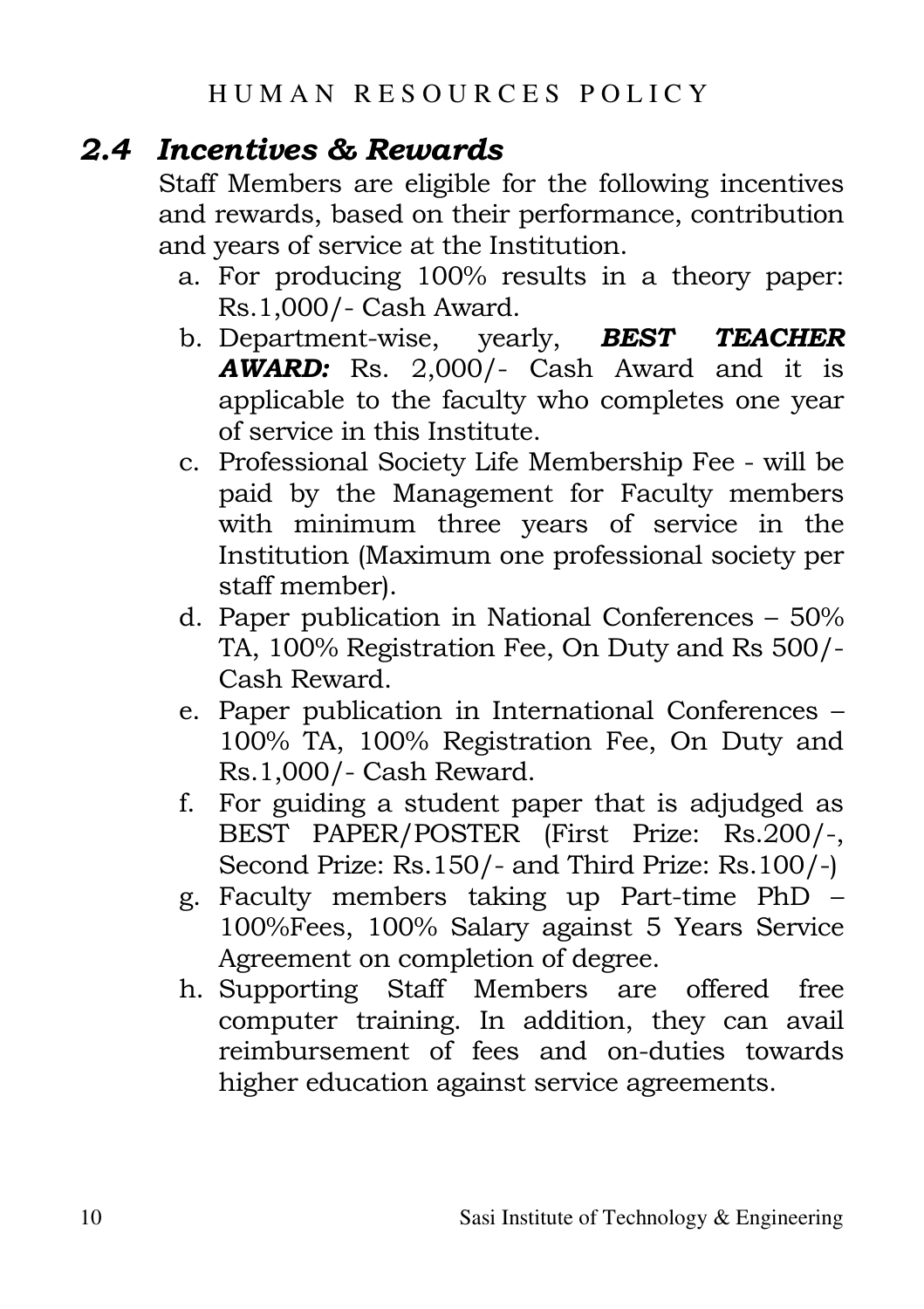#### i.

# 2.5 Additional benefits

- 2.5.1 100% transport fee is waived off to the transport in charges.
- 2.5.2 50% transport fee is waived off for the staff member opting the college transport.
- 2.5.3 If the ward of the staff member is admitted to the sister Institution of Sasi Institute of Technology and Engineering, then the following benefits are extended to the teaching staff:
	- 2.5.3.1 15% tuition fee waived off for staff with salary up to Rs.20,000/-
	- 2.5.3.2 50% transport fee is waived off.
- 2.5.4 Free accommodation to the staff is provided in the Society hostels subject to availability.
- 2.5.5 Staff members, who will be attended remedial classes, will be rewarded with 2.5.5.1 Rs.150/200 per session in the evening

2.5.5.2 Rs. 90/100 per session in the morning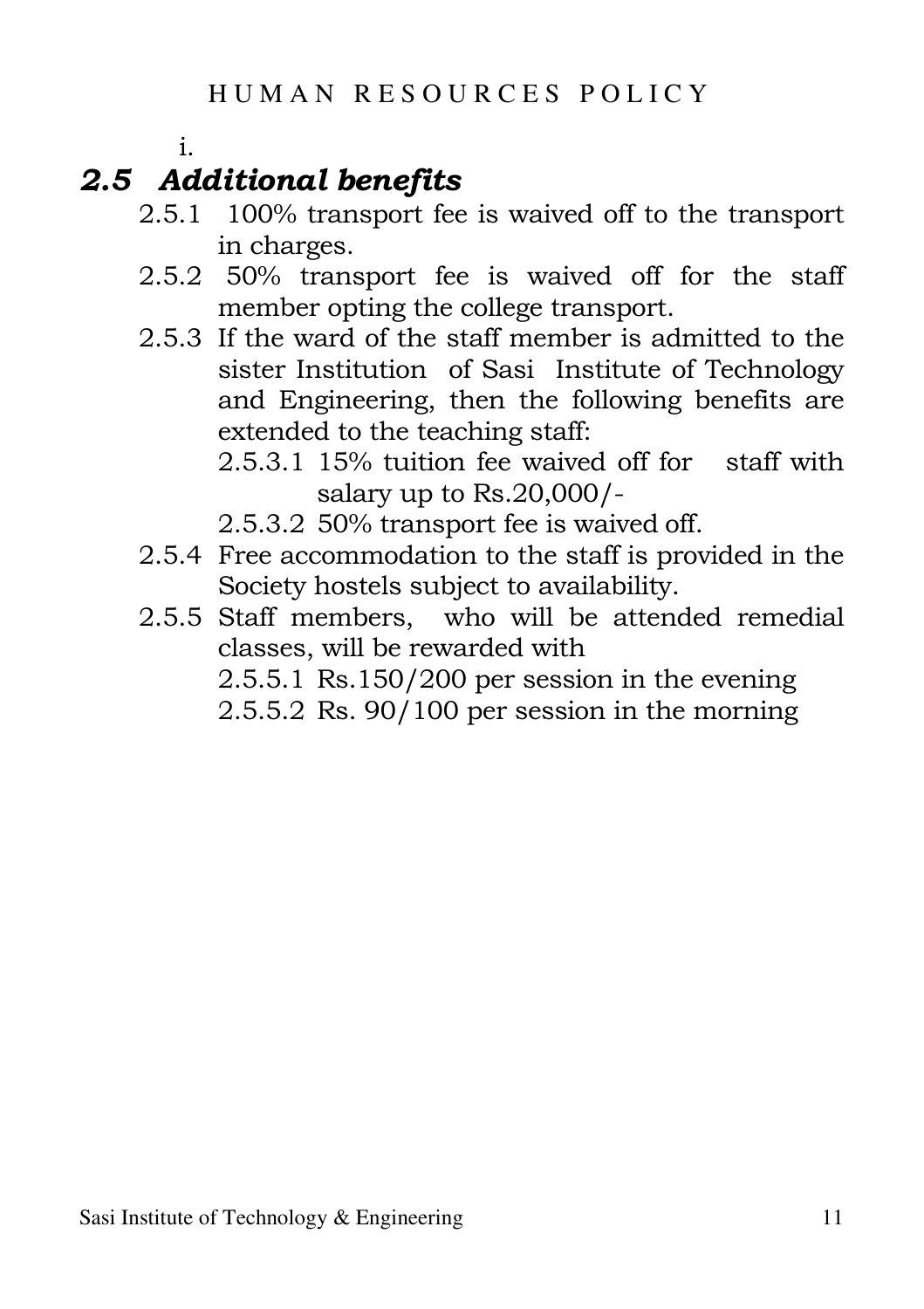# 3. LEAVES

# 3.1Annual Leave

3.1.1 The staff of the college will be eligible for Annual leave on the following basis:

| S.No. | Service            | Number of<br>Leaves/Annum |
|-------|--------------------|---------------------------|
|       | First Year         | Ni1                       |
|       | Second Year        |                           |
| З     | From<br>Third Year |                           |

- 3.1.2. The annual leave can be availed with prior permission. Principal grants it on the basis of the merit of the case.
- 3.1.3. The annual leave can also be offset against leave due to sickness or maternity.
- 3.1.4. The annual leave can be accumulated up to 90 days during the service.
- 3.1.5. In addition, 90 days paid maternity leave is extended to the lady staff who has put up service of three years in this institution.

## 3.2 Casual Leave

3.2.1. The staff will be eligible for casual leave at the rate of 1.25/month and can avail as follows:

| S.No. | Year of<br>Service | Number of<br>leaves/year | Remarks                      |
|-------|--------------------|--------------------------|------------------------------|
|       | First Year         |                          | Not more than<br>two/month   |
| 2     | Second year        | 15                       | Not more than<br>three/month |
|       | Third year         |                          | No restriction               |